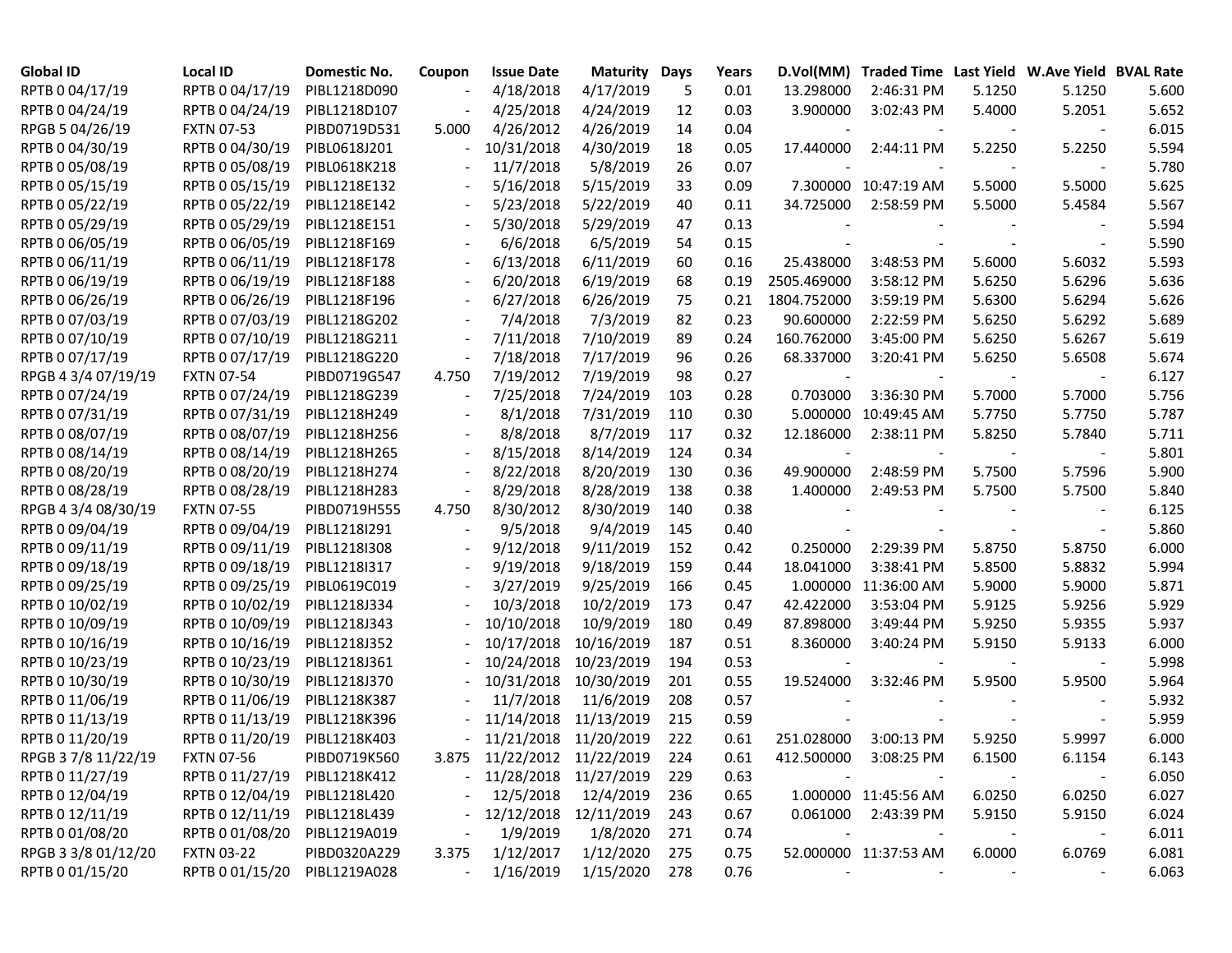| <b>Global ID</b>     | <b>Local ID</b>   | Domestic No. | Coupon                   | <b>Issue Date</b> | <b>Maturity Days</b>       |     | Years | D.Vol(MM)   | Traded Time Last Yield W.Ave Yield BVAL Rate |        |        |       |
|----------------------|-------------------|--------------|--------------------------|-------------------|----------------------------|-----|-------|-------------|----------------------------------------------|--------|--------|-------|
| RPTB 0 01/22/20      | RPTB 0 01/22/20   | PIBL1219A037 |                          | 1/23/2019         | 1/22/2020                  | 285 | 0.78  | 0.150000    | 3:23:15 PM                                   | 5.9600 | 5.9600 | 6.045 |
| RPTB 0 01/29/20      | RPTB 0 01/29/20   | PIBL1219A046 |                          | 1/30/2019         | 1/29/2020                  | 292 | 0.80  |             |                                              |        |        | 6.000 |
| RPTB 0 02/05/20      | RPTB 0 02/05/20   | PIBL1219B054 |                          | 2/6/2019          | 2/5/2020                   | 299 | 0.82  |             |                                              |        |        | 6.075 |
| RPTB 0 02/12/20      | RPTB 0 02/12/20   | PIBL1219B063 |                          | 2/13/2019         | 2/12/2020                  | 306 | 0.84  |             |                                              |        |        | 6.064 |
| RPGB 7 3/4 02/18/20  | <b>FXTN 10-50</b> | PIBD1020B508 | 7.750                    | 2/18/2010         | 2/18/2020                  | 312 | 0.85  | 0.400000    | 3:45:36 PM                                   | 6.0750 | 6.0750 | 5.943 |
| RPTB 0 02/19/20      | RPTB 0 02/19/20   | PIBL1219B072 |                          | 2/20/2019         | 2/19/2020                  | 313 | 0.86  |             |                                              |        |        | 6.084 |
| RPTB 0 03/11/20      | RPTB 0 03/11/20   | PIBL1219C106 |                          | 3/13/2019         | 3/11/2020                  | 334 | 0.91  |             |                                              |        |        | 6.104 |
| RPTB 0 03/18/20      | RPTB 0 03/18/20   | PIBL1219C115 |                          | 3/20/2019         | 3/18/2020                  | 341 | 0.93  |             |                                              |        |        | 6.102 |
| RPTB 0 03/25/20      | RPTB 0 03/25/20   | PIBL1219C124 | $\overline{\phantom{a}}$ | 3/27/2019         | 3/25/2020                  | 348 | 0.95  |             | 1.000000 10:42:45 AM                         | 6.0200 | 6.0200 | 6.097 |
| RPTB 0 04/01/20      | RPTB 0 04/01/20   | PIBL1219D132 | $\overline{\phantom{a}}$ | 4/3/2019          | 4/1/2020                   | 355 | 0.97  | 0.200000    | 2:12:55 PM                                   | 5.9500 | 5.9500 | 6.059 |
| RPTB 0 04/08/20      | RPTB 0 04/08/20   | PIBL1219D141 |                          | 4/10/2019         | 4/8/2020                   | 362 | 0.99  | 159.756000  | 3:58:42 PM                                   | 6.0250 | 6.0226 | 6.025 |
| RPGB 4 1/4 04/11/20  | RTB 03-08         | PIID0320D087 | 4.250                    | 4/11/2017         | 4/11/2020                  | 365 | 1.00  | 125.620000  | 3:31:10 PM                                   | 6.0500 | 6.0028 | 5.973 |
| RPGB 7 1/4 08/19/20  | RTB 10-01         | PIID1020H015 | 7.250                    | 8/19/2010         | 8/19/2020                  | 495 | 1.36  | 3.150000    | 2:13:36 PM                                   | 6.0500 | 6.0500 | 5.998 |
| RPGB 3 3/8 08/20/20  | <b>FXTN 05-73</b> | PIBD0520H735 | 3.375                    | 8/20/2015         | 8/20/2020                  | 496 | 1.36  | 485.000000  | 3:04:57 PM                                   | 6.0000 | 5.9458 | 5.950 |
| RPGB 6 1/8 09/16/20  | <b>FXTN 10-51</b> | PIBD1020I510 | 6.125                    | 9/16/2010         | 9/16/2020                  | 523 | 1.43  |             |                                              |        |        | 6.064 |
| RPGB 5 7/8 12/16/20  | <b>FXTN 10-52</b> | PIBD1020L525 | 5.875                    | 12/16/2010        | 12/16/2020                 | 614 | 1.68  |             | 2.016000 10:48:33 AM                         | 6.0000 | 6.0000 | 5.911 |
| RPGB 4 1/4 01/25/21  | <b>FXTN 03-23</b> | PIBD0321A236 | 4.250                    | 1/25/2018         | 1/25/2021                  | 654 | 1.79  |             | 0.400000 10:46:18 AM                         | 6.0000 | 6.0000 | 6.018 |
| RPGB 7 3/8 03/03/21  | RTB 10-02         | PIID1021C027 | 7.375                    | 3/3/2011          | 3/3/2021                   | 691 | 1.89  |             |                                              |        |        | 6.013 |
| RPGB 3 1/2 03/20/21  | <b>FXTN 07-57</b> | PIBD0721C574 | 3.500                    | 3/20/2014         | 3/20/2021                  | 708 | 1.94  | 177.509960  | 3:09:37 PM                                   | 6.0000 | 5.9141 | 5.952 |
| RPGB 6 1/2 04/28/21  | <b>FXTN 10-53</b> | PIBD1021D531 | 6.500                    | 4/28/2011         | 4/28/2021                  | 747 | 2.05  |             |                                              |        |        | 6.034 |
| RPGB 4 7/8 06/13/21  | RTB 03-09         | PIID0321F092 | 4.875                    | 6/13/2018         | 6/13/2021                  | 793 | 2.17  | 0.450000    | 2:38:16 PM                                   | 6.0000 | 6.0000 | 5.917 |
| RPGB 5 3/4 10/20/21  | RTB 10-03         | PIID1021J039 | 5.750                    | 10/20/2011        | 10/20/2021                 | 922 | 2.52  |             |                                              |        |        | 6.079 |
| RPGB 5 3/4 11/24/21  | <b>FXTN 10-55</b> | PIBD1021K551 | 5.750                    | 11/24/2011        | 11/24/2021                 | 957 | 2.62  |             |                                              |        |        | 6.090 |
| RPGB 63/8 01/19/22   | <b>FXTN 10-54</b> | PIBD1022G545 | 6.375                    | 7/19/2011         | 1/19/2022 1013             |     | 2.77  |             |                                              |        |        | 6.074 |
| RPGB 4 01/26/22      | <b>FXTN 05-74</b> | PIBD0522A747 | 4.000                    | 1/26/2017         | 1/26/2022 1020             |     | 2.79  | 75.500000   | 3:38:19 PM                                   | 5.9000 | 5.8447 | 5.837 |
| RPGB 15 03/14/22     | <b>FXTN 20-02</b> | PIBD2022C021 | 15.000                   | 3/14/2002         | 3/14/2022 1067             |     | 2.92  |             |                                              |        |        | 5.773 |
| RPGB 4 7/8 08/02/22  | <b>FXTN 10-56</b> | PIBD1022H562 | 4.875                    | 8/2/2012          | 8/2/2022 1208              |     | 3.31  |             |                                              |        |        | 6.071 |
| RPGB 4 3/4 09/13/22  | <b>FXTN 10-57</b> | PIBD1022I570 | 4.750                    | 9/13/2012         | 9/13/2022 1250             |     | 3.42  |             |                                              |        |        | 5.987 |
| RPGB 12 3/4 10/17/22 | <b>FXTN 20-03</b> | PIBD2022J033 | 12.750                   | 10/17/2002        | 10/17/2022 1284            |     | 3.52  |             |                                              |        |        | 5.901 |
| RPGB 4 5/8 12/04/22  | RTB 05-11         | PIID0522L114 | 4.625                    | 12/4/2017         | 12/4/2022 1332             |     | 3.65  | 68.107000   | 2:59:40 PM                                   | 5.8425 | 5.8410 | 5.832 |
| RPGB 4 12/06/22      | <b>FXTN 10-58</b> | PIBD1022L585 | 4.000                    | 12/6/2012         | 12/6/2022 1334             |     | 3.65  |             |                                              |        |        | 5.967 |
| RPGB 13 02/20/23     | <b>FXTN 20-04</b> | PIBD2023B048 | 13.000                   | 2/20/2003         | 2/20/2023 1410             |     | 3.86  |             |                                              |        |        | 5.908 |
| RPGB 5 1/2 03/08/23  | <b>FXTN 05-75</b> | PIBD0523C752 | 5.500                    | 3/8/2018          | 3/8/2023 1426              |     | 3.90  | 104.758000  | 2:57:11 PM                                   | 5.7500 | 5.8010 | 5.788 |
| RPGB 3 1/2 04/21/23  | <b>FXTN 07-58</b> | PIBD0723D588 | 3.500                    | 4/21/2016         | 4/21/2023 1470             |     | 4.03  | 3.000000    | 3:10:36 PM                                   | 5.9000 | 5.9000 | 5.770 |
| RPGB 11 7/8 05/29/23 | <b>FXTN 20-05</b> | PIBD2023E054 | 11.875                   | 5/29/2003         | 5/29/2023 1508             |     | 4.13  |             |                                              |        |        | 6.011 |
| RPGB 3 1/4 08/15/23  | RTB 10-04         | PIID1023H046 | 3.250                    | 8/15/2013         | 8/15/2023 1586             |     | 4.34  |             | 26.770000 2:21:07 PM                         | 5.9250 | 5.9955 | 6.187 |
| RPGB 11 3/8 10/23/23 | <b>FXTN 20-06</b> | PIBD2023J068 | 11.375                   |                   | 10/23/2003 10/23/2023 1655 |     | 4.53  |             |                                              |        |        | 5.871 |
| RPGB 6 1/4 03/12/24  | RTB 05-12         | PIID0524C129 | 6.250                    | 3/12/2019         | 3/12/2024 1796             |     | 4.92  | 2431.170000 | 3:56:20 PM                                   | 5.8750 | 5.8486 | 5.852 |
| RPGB 4 1/2 04/20/24  | <b>FXTN 07-59</b> | PIBD0724D595 | 4.500                    | 4/20/2017         | 4/20/2024 1835             |     | 5.02  |             |                                              |        |        | 5.644 |
| RPGB 12 3/8 06/03/24 | <b>FXTN 20-07</b> | PIBD2024F075 | 12.375                   | 6/3/2004          | 6/3/2024 1879              |     | 5.14  |             |                                              |        |        | 5.784 |
| RPGB 12 7/8 08/05/24 | <b>FXTN 20-08</b> | PIBD2024H086 | 12.875                   | 8/5/2004          | 8/5/2024 1942              |     | 5.32  |             |                                              |        |        | 5.870 |
| RPGB 4 1/8 08/20/24  | <b>FXTN 10-59</b> | PIBD1024H595 | 4.125                    | 8/20/2014         | 8/20/2024 1957             |     | 5.36  | 1.100000    | 3:04:44 PM                                   | 5.9250 | 5.9318 | 6.121 |
|                      |                   |              |                          |                   |                            |     |       |             |                                              |        |        |       |